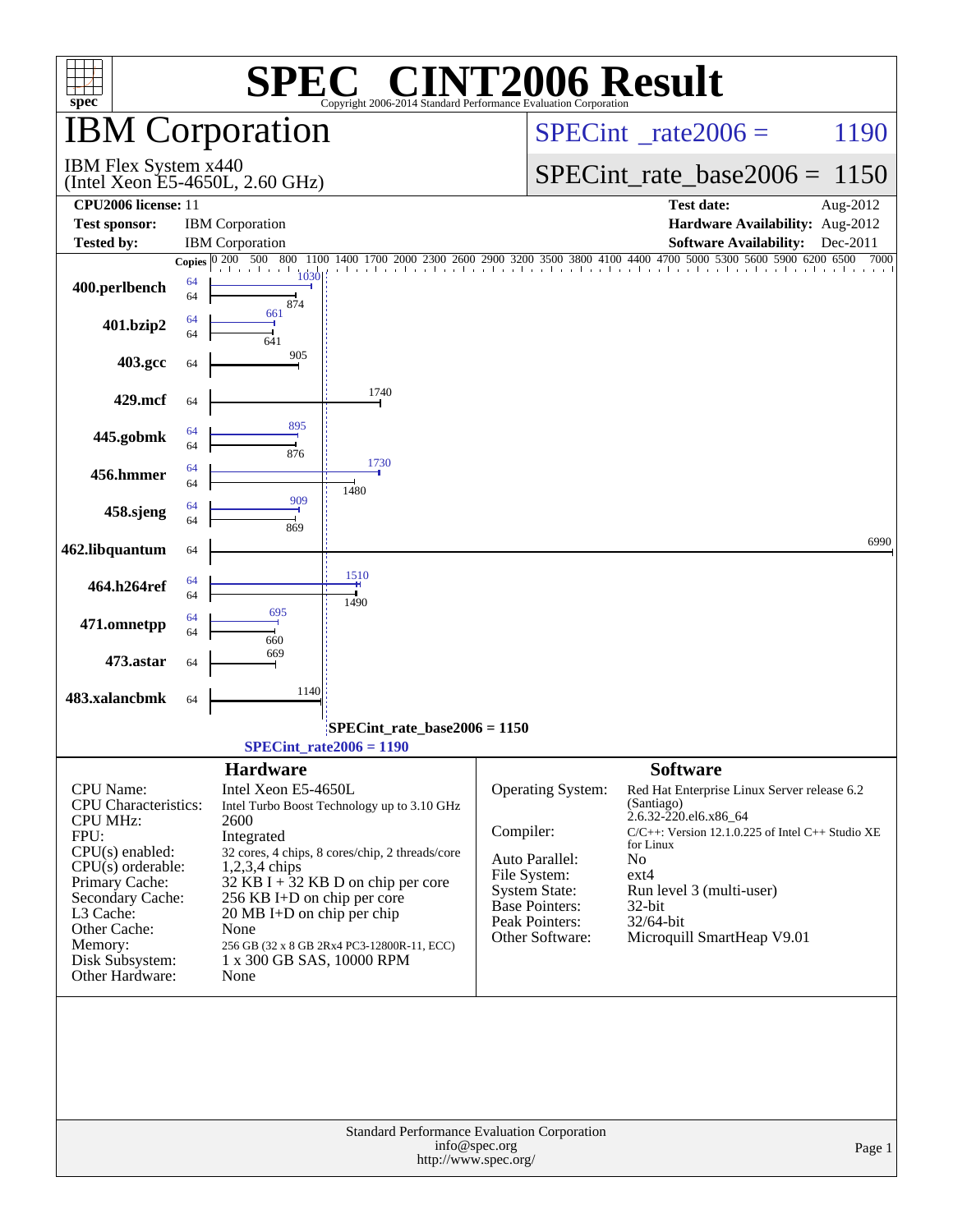

## IBM Corporation

### SPECint rate  $2006 = 1190$

IBM Flex System x440

(Intel Xeon E5-4650L, 2.60 GHz)

[SPECint\\_rate\\_base2006 =](http://www.spec.org/auto/cpu2006/Docs/result-fields.html#SPECintratebase2006) 1150

**[CPU2006 license:](http://www.spec.org/auto/cpu2006/Docs/result-fields.html#CPU2006license)** 11 **[Test date:](http://www.spec.org/auto/cpu2006/Docs/result-fields.html#Testdate)** Aug-2012 **[Test sponsor:](http://www.spec.org/auto/cpu2006/Docs/result-fields.html#Testsponsor)** IBM Corporation **[Hardware Availability:](http://www.spec.org/auto/cpu2006/Docs/result-fields.html#HardwareAvailability)** Aug-2012 **[Tested by:](http://www.spec.org/auto/cpu2006/Docs/result-fields.html#Testedby)** IBM Corporation **[Software Availability:](http://www.spec.org/auto/cpu2006/Docs/result-fields.html#SoftwareAvailability)** Dec-2011

#### **[Results Table](http://www.spec.org/auto/cpu2006/Docs/result-fields.html#ResultsTable)**

|                    | <b>Base</b>   |                |       |                                                                                                          |       |                |       | <b>Peak</b>   |                |              |                |              |                |              |
|--------------------|---------------|----------------|-------|----------------------------------------------------------------------------------------------------------|-------|----------------|-------|---------------|----------------|--------------|----------------|--------------|----------------|--------------|
| <b>Benchmark</b>   | <b>Copies</b> | <b>Seconds</b> | Ratio | <b>Seconds</b>                                                                                           | Ratio | <b>Seconds</b> | Ratio | <b>Copies</b> | <b>Seconds</b> | <b>Ratio</b> | <b>Seconds</b> | <b>Ratio</b> | <b>Seconds</b> | <b>Ratio</b> |
| 400.perlbench      | 64            | 715            | 875   | 715                                                                                                      | 874   | 715            | 874   | 64            | 608            | 1030         | 608            | 1030         | 604            | 1030         |
| 401.bzip2          | 64            | 973            | 635   | 963                                                                                                      | 641   | 961            | 643   | 64            | 934            | 661          | 932            | 662          | 945            | 654          |
| $403.\mathrm{gcc}$ | 64            | 570            | 904   | 569                                                                                                      | 905   | 569            | 905   | 64            | 570            | 904          | 569            | 905          | 569            | 905          |
| $429$ .mcf         | 64            | 335            | 1740  | 334                                                                                                      | 1750  | 335            | 1740  | 64            | 335            | 1740         | 334            | 1750         | 335            | 1740         |
| $445$ .gobmk       | 64            | 768            | 874   | 765                                                                                                      | 877   | 766            | 876   | 64            | 750            | 895          | 750            | 895          | 752            | 893          |
| 456.hmmer          | 64            | 404            | 1480  | 403                                                                                                      | 1480  | 405            | 1470  | 64            | 344            | 1740         | 344            | 1730         | 346            | 1730         |
| $458$ .sjeng       | 64            | 892            | 869   | 893                                                                                                      | 868   | 891            | 869   | 64            | 852            | 909          | 852            | 909          | 853            | 908          |
| 462.libquantum     | 64            | 190            | 6990  | 190                                                                                                      | 6990  | 189            | 7000  | 64            | 190            | 6990         | 190            | 6990         | 189            | 7000         |
| 464.h264ref        | 64            | 943            | 1500  | 956                                                                                                      | 1480  | 949            | 1490  | 64            | 920            | 1540         | 940            | 1510         | 946            | 1500         |
| 471.omnetpp        | 64            | 606            | 660   | 605                                                                                                      | 661   | 606            | 660l  | 64            | 575            | 695          | 577            | 694          | 574            | 697          |
| $473$ . astar      | 64            | 673            | 667   | 672                                                                                                      | 669   | 671            | 669I  | 64            | 673            | 667          | 672            | 669          | 671            | 669          |
| 483.xalancbmk      | 64            | 389            | 1140  | 389                                                                                                      | 1140  | 389            | 1140  | 64            | 389            | 1140         | 389            | 1140         | 389            | 1140         |
|                    |               |                |       | Results appear in the order in which they were run. Bold underlined text indicates a median measurement. |       |                |       |               |                |              |                |              |                |              |

#### **[Submit Notes](http://www.spec.org/auto/cpu2006/Docs/result-fields.html#SubmitNotes)**

 The numactl mechanism was used to bind copies to processors. The config file option 'submit' was used to generate numactl commands to bind each copy to a specific processor. For details, please see the config file.

#### **[Operating System Notes](http://www.spec.org/auto/cpu2006/Docs/result-fields.html#OperatingSystemNotes)**

Stack size set to unlimited using "ulimit -s unlimited"

#### **[Platform Notes](http://www.spec.org/auto/cpu2006/Docs/result-fields.html#PlatformNotes)**

 Operating Mode set to Maximum Perfomance in BIOS Sysinfo program /cpu2006.1.2/config/sysinfo.rev6800 \$Rev: 6800 \$ \$Date:: 2011-10-11 #\$ 6f2ebdff5032aaa42e583f96b07f99d3 running on congo-pete Fri Aug 3 16:44:42 2012 This section contains SUT (System Under Test) info as seen by some common utilities. To remove or add to this section, see: <http://www.spec.org/cpu2006/Docs/config.html#sysinfo> From /proc/cpuinfo model name : Intel(R) Xeon(R) CPU E5-4650L 0 @ 2.60GHz 4 "physical id"s (chips) 64 "processors" cores, siblings (Caution: counting these is hw and system dependent. The following excerpts from /proc/cpuinfo might not be reliable. Use with caution.) cpu cores : 8 Continued on next page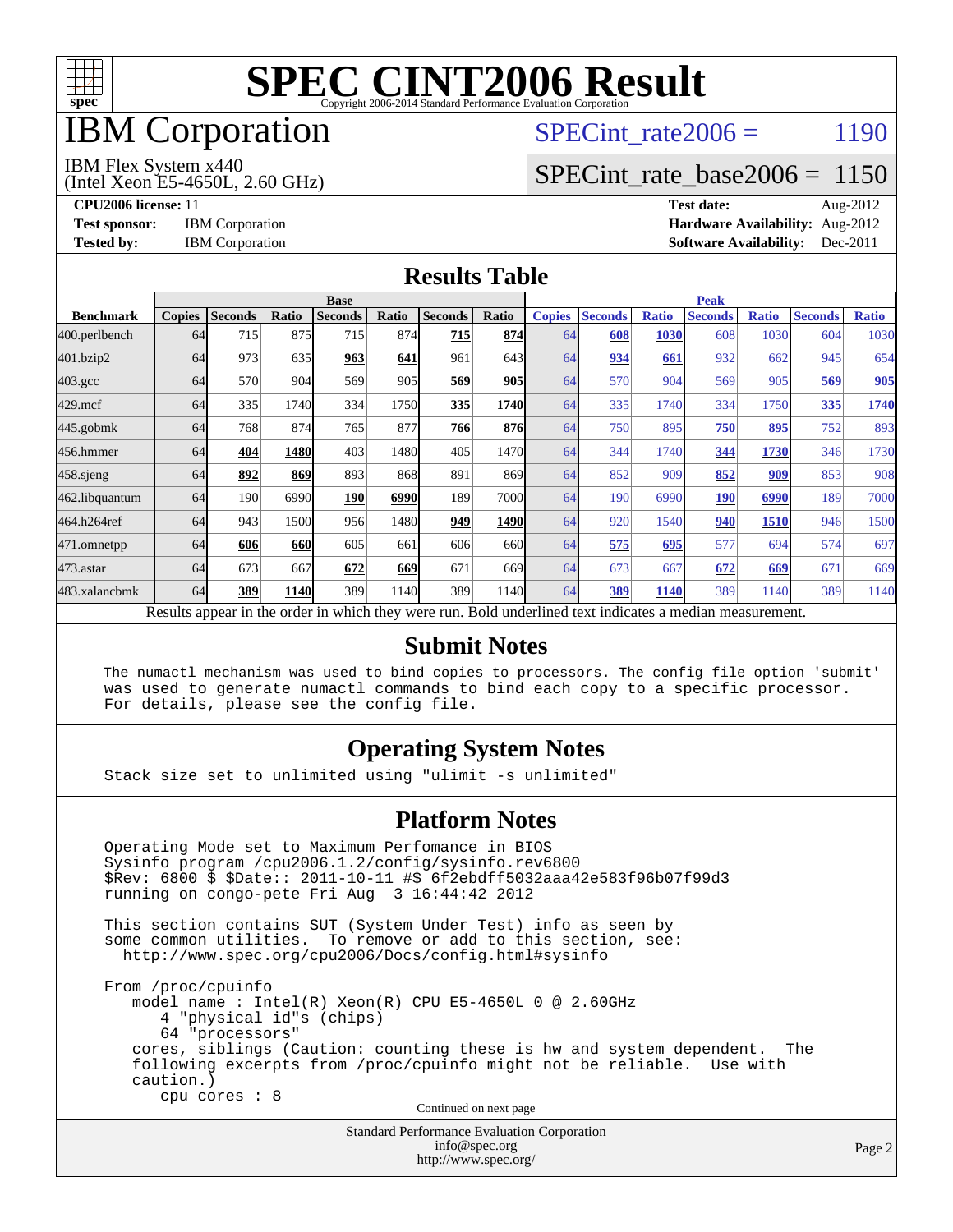

IBM Corporation

SPECint rate  $2006 = 1190$ 

(Intel Xeon E5-4650L, 2.60 GHz) IBM Flex System x440

[SPECint\\_rate\\_base2006 =](http://www.spec.org/auto/cpu2006/Docs/result-fields.html#SPECintratebase2006) 1150

**[Tested by:](http://www.spec.org/auto/cpu2006/Docs/result-fields.html#Testedby)** IBM Corporation **IBM** Corporation **[Software Availability:](http://www.spec.org/auto/cpu2006/Docs/result-fields.html#SoftwareAvailability)** Dec-2011

**[CPU2006 license:](http://www.spec.org/auto/cpu2006/Docs/result-fields.html#CPU2006license)** 11 **[Test date:](http://www.spec.org/auto/cpu2006/Docs/result-fields.html#Testdate)** Aug-2012 **[Test sponsor:](http://www.spec.org/auto/cpu2006/Docs/result-fields.html#Testsponsor)** IBM Corporation **[Hardware Availability:](http://www.spec.org/auto/cpu2006/Docs/result-fields.html#HardwareAvailability)** Aug-2012

#### **[Platform Notes \(Continued\)](http://www.spec.org/auto/cpu2006/Docs/result-fields.html#PlatformNotes)**

 siblings : 16 physical 0: cores 0 1 2 3 4 5 6 7 physical 1: cores 0 1 2 3 4 5 6 7 physical 2: cores 0 1 2 3 4 5 6 7 physical 3: cores 0 1 2 3 4 5 6 7 cache size : 20480 KB From /proc/meminfo MemTotal: 264501784 kB HugePages\_Total: 0<br>Hugepagesize: 2048 kB Hugepagesize: /usr/bin/lsb\_release -d Red Hat Enterprise Linux Server release 6.2 (Santiago) From /etc/\*release\* /etc/\*version\* redhat-release: Red Hat Enterprise Linux Server release 6.2 (Santiago) system-release: Red Hat Enterprise Linux Server release 6.2 (Santiago) system-release-cpe: cpe:/o:redhat:enterprise\_linux:6server:ga:server uname -a: Linux congo-pete 2.6.32-220.el6.x86\_64 #1 SMP Wed Nov 9 08:03:13 EST 2011 x86\_64 x86\_64 x86\_64 GNU/Linux run-level 3 Aug 3 16:36 SPEC is set to: /cpu2006.1.2 Filesystem Type Size Used Avail Use% Mounted on /dev/mapper/vg\_congopete-lv\_root ext4 264G 5.8G 245G 3% / Additional information from dmidecode: Memory: 32x Micron 36JSF1G72PZ-1G6M1 8 GB 1600 MHz 2 rank

(End of data from sysinfo program)

#### **[General Notes](http://www.spec.org/auto/cpu2006/Docs/result-fields.html#GeneralNotes)**

Environment variables set by runspec before the start of the run: LD LIBRARY PATH = "/cpu2006.1.2/libs/32:/cpu2006.1.2/libs/64" Binaries compiled on a system with 1x Core i7-860 CPU + 8GB memory using RHEL5.5 Transparent Huge Pages enabled with: echo always > /sys/kernel/mm/redhat\_transparent\_hugepage/enabled Filesystem page cache cleared with: echo 1> /proc/sys/vm/drop\_caches runspec command invoked through numactl i.e.: numactl --interleave=all runspec <etc>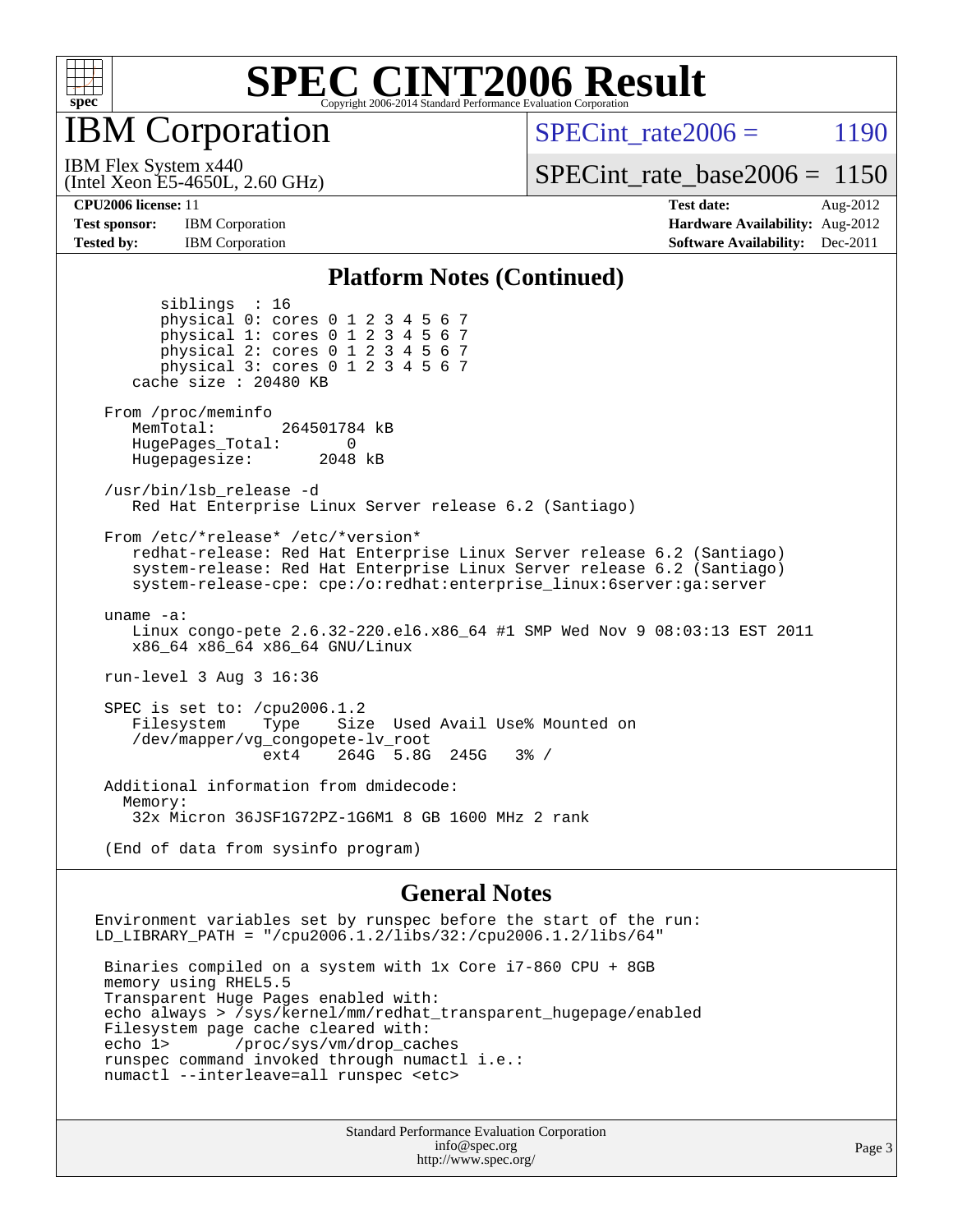

## IBM Corporation

SPECint rate $2006 = 1190$ 

(Intel Xeon E5-4650L, 2.60 GHz) IBM Flex System x440

[SPECint\\_rate\\_base2006 =](http://www.spec.org/auto/cpu2006/Docs/result-fields.html#SPECintratebase2006) 1150

**[CPU2006 license:](http://www.spec.org/auto/cpu2006/Docs/result-fields.html#CPU2006license)** 11 **[Test date:](http://www.spec.org/auto/cpu2006/Docs/result-fields.html#Testdate)** Aug-2012 **[Test sponsor:](http://www.spec.org/auto/cpu2006/Docs/result-fields.html#Testsponsor)** IBM Corporation **[Hardware Availability:](http://www.spec.org/auto/cpu2006/Docs/result-fields.html#HardwareAvailability)** Aug-2012 **[Tested by:](http://www.spec.org/auto/cpu2006/Docs/result-fields.html#Testedby)** IBM Corporation **[Software Availability:](http://www.spec.org/auto/cpu2006/Docs/result-fields.html#SoftwareAvailability)** Dec-2011

### **[Base Compiler Invocation](http://www.spec.org/auto/cpu2006/Docs/result-fields.html#BaseCompilerInvocation)**

[C benchmarks](http://www.spec.org/auto/cpu2006/Docs/result-fields.html#Cbenchmarks):  $\text{icc}$   $-\text{m32}$ 

[C++ benchmarks:](http://www.spec.org/auto/cpu2006/Docs/result-fields.html#CXXbenchmarks) [icpc -m32](http://www.spec.org/cpu2006/results/res2012q3/cpu2006-20120810-24168.flags.html#user_CXXbase_intel_icpc_4e5a5ef1a53fd332b3c49e69c3330699)

#### **[Base Portability Flags](http://www.spec.org/auto/cpu2006/Docs/result-fields.html#BasePortabilityFlags)**

 400.perlbench: [-DSPEC\\_CPU\\_LINUX\\_IA32](http://www.spec.org/cpu2006/results/res2012q3/cpu2006-20120810-24168.flags.html#b400.perlbench_baseCPORTABILITY_DSPEC_CPU_LINUX_IA32) 462.libquantum: [-DSPEC\\_CPU\\_LINUX](http://www.spec.org/cpu2006/results/res2012q3/cpu2006-20120810-24168.flags.html#b462.libquantum_baseCPORTABILITY_DSPEC_CPU_LINUX) 483.xalancbmk: [-DSPEC\\_CPU\\_LINUX](http://www.spec.org/cpu2006/results/res2012q3/cpu2006-20120810-24168.flags.html#b483.xalancbmk_baseCXXPORTABILITY_DSPEC_CPU_LINUX)

### **[Base Optimization Flags](http://www.spec.org/auto/cpu2006/Docs/result-fields.html#BaseOptimizationFlags)**

[C benchmarks](http://www.spec.org/auto/cpu2006/Docs/result-fields.html#Cbenchmarks):

[-xSSE4.2](http://www.spec.org/cpu2006/results/res2012q3/cpu2006-20120810-24168.flags.html#user_CCbase_f-xSSE42_f91528193cf0b216347adb8b939d4107) [-ipo](http://www.spec.org/cpu2006/results/res2012q3/cpu2006-20120810-24168.flags.html#user_CCbase_f-ipo) [-O3](http://www.spec.org/cpu2006/results/res2012q3/cpu2006-20120810-24168.flags.html#user_CCbase_f-O3) [-no-prec-div](http://www.spec.org/cpu2006/results/res2012q3/cpu2006-20120810-24168.flags.html#user_CCbase_f-no-prec-div) [-opt-prefetch](http://www.spec.org/cpu2006/results/res2012q3/cpu2006-20120810-24168.flags.html#user_CCbase_f-opt-prefetch) [-opt-mem-layout-trans=3](http://www.spec.org/cpu2006/results/res2012q3/cpu2006-20120810-24168.flags.html#user_CCbase_f-opt-mem-layout-trans_a7b82ad4bd7abf52556d4961a2ae94d5)

[C++ benchmarks:](http://www.spec.org/auto/cpu2006/Docs/result-fields.html#CXXbenchmarks)

[-xSSE4.2](http://www.spec.org/cpu2006/results/res2012q3/cpu2006-20120810-24168.flags.html#user_CXXbase_f-xSSE42_f91528193cf0b216347adb8b939d4107) [-ipo](http://www.spec.org/cpu2006/results/res2012q3/cpu2006-20120810-24168.flags.html#user_CXXbase_f-ipo) [-O3](http://www.spec.org/cpu2006/results/res2012q3/cpu2006-20120810-24168.flags.html#user_CXXbase_f-O3) [-no-prec-div](http://www.spec.org/cpu2006/results/res2012q3/cpu2006-20120810-24168.flags.html#user_CXXbase_f-no-prec-div) [-opt-prefetch](http://www.spec.org/cpu2006/results/res2012q3/cpu2006-20120810-24168.flags.html#user_CXXbase_f-opt-prefetch) [-opt-mem-layout-trans=3](http://www.spec.org/cpu2006/results/res2012q3/cpu2006-20120810-24168.flags.html#user_CXXbase_f-opt-mem-layout-trans_a7b82ad4bd7abf52556d4961a2ae94d5) [-Wl,-z,muldefs](http://www.spec.org/cpu2006/results/res2012q3/cpu2006-20120810-24168.flags.html#user_CXXbase_link_force_multiple1_74079c344b956b9658436fd1b6dd3a8a) [-L/smartheap -lsmartheap](http://www.spec.org/cpu2006/results/res2012q3/cpu2006-20120810-24168.flags.html#user_CXXbase_SmartHeap_7c9e394a5779e1a7fec7c221e123830c)

#### **[Base Other Flags](http://www.spec.org/auto/cpu2006/Docs/result-fields.html#BaseOtherFlags)**

[C benchmarks](http://www.spec.org/auto/cpu2006/Docs/result-fields.html#Cbenchmarks):

403.gcc: [-Dalloca=\\_alloca](http://www.spec.org/cpu2006/results/res2012q3/cpu2006-20120810-24168.flags.html#b403.gcc_baseEXTRA_CFLAGS_Dalloca_be3056838c12de2578596ca5467af7f3)

### **[Peak Compiler Invocation](http://www.spec.org/auto/cpu2006/Docs/result-fields.html#PeakCompilerInvocation)**

[C benchmarks \(except as noted below\)](http://www.spec.org/auto/cpu2006/Docs/result-fields.html#Cbenchmarksexceptasnotedbelow): [icc -m32](http://www.spec.org/cpu2006/results/res2012q3/cpu2006-20120810-24168.flags.html#user_CCpeak_intel_icc_5ff4a39e364c98233615fdd38438c6f2) 400.perlbench: [icc -m64](http://www.spec.org/cpu2006/results/res2012q3/cpu2006-20120810-24168.flags.html#user_peakCCLD400_perlbench_intel_icc_64bit_bda6cc9af1fdbb0edc3795bac97ada53) 401.bzip2: [icc -m64](http://www.spec.org/cpu2006/results/res2012q3/cpu2006-20120810-24168.flags.html#user_peakCCLD401_bzip2_intel_icc_64bit_bda6cc9af1fdbb0edc3795bac97ada53)

456.hmmer: [icc -m64](http://www.spec.org/cpu2006/results/res2012q3/cpu2006-20120810-24168.flags.html#user_peakCCLD456_hmmer_intel_icc_64bit_bda6cc9af1fdbb0edc3795bac97ada53)

458.sjeng: [icc -m64](http://www.spec.org/cpu2006/results/res2012q3/cpu2006-20120810-24168.flags.html#user_peakCCLD458_sjeng_intel_icc_64bit_bda6cc9af1fdbb0edc3795bac97ada53)

```
C++ benchmarks: 
icpc -m32
```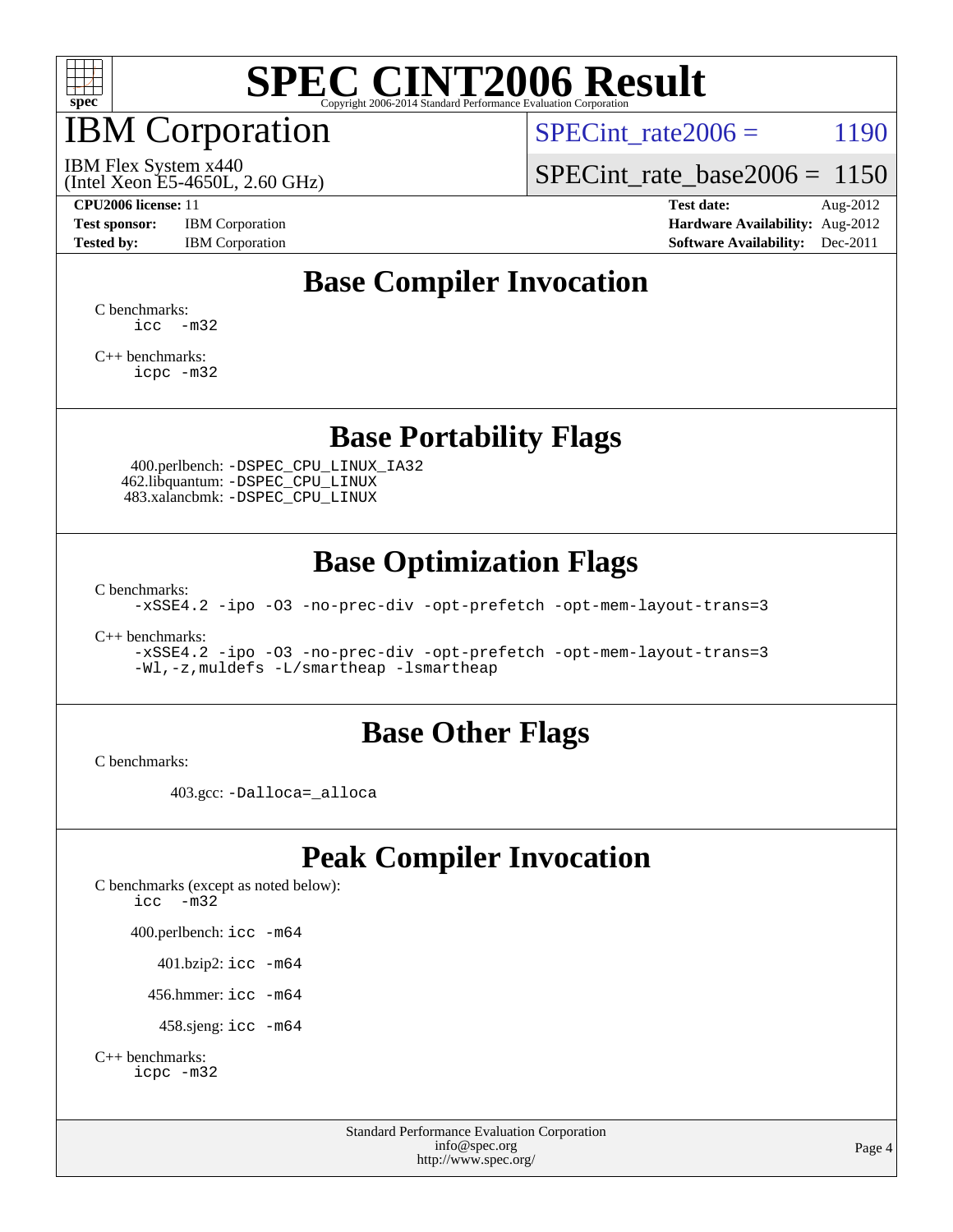

IBM Corporation

SPECint rate  $2006 = 1190$ 

(Intel Xeon E5-4650L, 2.60 GHz) IBM Flex System x440

[SPECint\\_rate\\_base2006 =](http://www.spec.org/auto/cpu2006/Docs/result-fields.html#SPECintratebase2006) 1150

**[CPU2006 license:](http://www.spec.org/auto/cpu2006/Docs/result-fields.html#CPU2006license)** 11 **[Test date:](http://www.spec.org/auto/cpu2006/Docs/result-fields.html#Testdate)** Aug-2012 **[Test sponsor:](http://www.spec.org/auto/cpu2006/Docs/result-fields.html#Testsponsor)** IBM Corporation **[Hardware Availability:](http://www.spec.org/auto/cpu2006/Docs/result-fields.html#HardwareAvailability)** Aug-2012 **[Tested by:](http://www.spec.org/auto/cpu2006/Docs/result-fields.html#Testedby)** IBM Corporation **IBM** Corporation **[Software Availability:](http://www.spec.org/auto/cpu2006/Docs/result-fields.html#SoftwareAvailability)** Dec-2011

#### **[Peak Portability Flags](http://www.spec.org/auto/cpu2006/Docs/result-fields.html#PeakPortabilityFlags)**

 400.perlbench: [-DSPEC\\_CPU\\_LP64](http://www.spec.org/cpu2006/results/res2012q3/cpu2006-20120810-24168.flags.html#b400.perlbench_peakCPORTABILITY_DSPEC_CPU_LP64) [-DSPEC\\_CPU\\_LINUX\\_X64](http://www.spec.org/cpu2006/results/res2012q3/cpu2006-20120810-24168.flags.html#b400.perlbench_peakCPORTABILITY_DSPEC_CPU_LINUX_X64)  $401.bzip2: -DSPEC_CPULP64$  456.hmmer: [-DSPEC\\_CPU\\_LP64](http://www.spec.org/cpu2006/results/res2012q3/cpu2006-20120810-24168.flags.html#suite_peakCPORTABILITY456_hmmer_DSPEC_CPU_LP64) 458.sjeng: [-DSPEC\\_CPU\\_LP64](http://www.spec.org/cpu2006/results/res2012q3/cpu2006-20120810-24168.flags.html#suite_peakCPORTABILITY458_sjeng_DSPEC_CPU_LP64) 462.libquantum: [-DSPEC\\_CPU\\_LINUX](http://www.spec.org/cpu2006/results/res2012q3/cpu2006-20120810-24168.flags.html#b462.libquantum_peakCPORTABILITY_DSPEC_CPU_LINUX) 483.xalancbmk: [-DSPEC\\_CPU\\_LINUX](http://www.spec.org/cpu2006/results/res2012q3/cpu2006-20120810-24168.flags.html#b483.xalancbmk_peakCXXPORTABILITY_DSPEC_CPU_LINUX)

### **[Peak Optimization Flags](http://www.spec.org/auto/cpu2006/Docs/result-fields.html#PeakOptimizationFlags)**

[C benchmarks](http://www.spec.org/auto/cpu2006/Docs/result-fields.html#Cbenchmarks):

 400.perlbench: [-xSSE4.2](http://www.spec.org/cpu2006/results/res2012q3/cpu2006-20120810-24168.flags.html#user_peakPASS2_CFLAGSPASS2_LDCFLAGS400_perlbench_f-xSSE42_f91528193cf0b216347adb8b939d4107)(pass 2) [-prof-gen](http://www.spec.org/cpu2006/results/res2012q3/cpu2006-20120810-24168.flags.html#user_peakPASS1_CFLAGSPASS1_LDCFLAGS400_perlbench_prof_gen_e43856698f6ca7b7e442dfd80e94a8fc)(pass 1) [-ipo](http://www.spec.org/cpu2006/results/res2012q3/cpu2006-20120810-24168.flags.html#user_peakPASS2_CFLAGSPASS2_LDCFLAGS400_perlbench_f-ipo)(pass 2) [-O3](http://www.spec.org/cpu2006/results/res2012q3/cpu2006-20120810-24168.flags.html#user_peakPASS2_CFLAGSPASS2_LDCFLAGS400_perlbench_f-O3)(pass 2) [-no-prec-div](http://www.spec.org/cpu2006/results/res2012q3/cpu2006-20120810-24168.flags.html#user_peakPASS2_CFLAGSPASS2_LDCFLAGS400_perlbench_f-no-prec-div)(pass 2) [-prof-use](http://www.spec.org/cpu2006/results/res2012q3/cpu2006-20120810-24168.flags.html#user_peakPASS2_CFLAGSPASS2_LDCFLAGS400_perlbench_prof_use_bccf7792157ff70d64e32fe3e1250b55)(pass 2) [-auto-ilp32](http://www.spec.org/cpu2006/results/res2012q3/cpu2006-20120810-24168.flags.html#user_peakCOPTIMIZE400_perlbench_f-auto-ilp32)  $401.bzip2: -xSSE4.2(pass 2) -prof-qen(pass 1) -ipo(pass 2)$  $401.bzip2: -xSSE4.2(pass 2) -prof-qen(pass 1) -ipo(pass 2)$  $401.bzip2: -xSSE4.2(pass 2) -prof-qen(pass 1) -ipo(pass 2)$  $401.bzip2: -xSSE4.2(pass 2) -prof-qen(pass 1) -ipo(pass 2)$  $401.bzip2: -xSSE4.2(pass 2) -prof-qen(pass 1) -ipo(pass 2)$ [-O3](http://www.spec.org/cpu2006/results/res2012q3/cpu2006-20120810-24168.flags.html#user_peakPASS2_CFLAGSPASS2_LDCFLAGS401_bzip2_f-O3)(pass 2) [-no-prec-div](http://www.spec.org/cpu2006/results/res2012q3/cpu2006-20120810-24168.flags.html#user_peakPASS2_CFLAGSPASS2_LDCFLAGS401_bzip2_f-no-prec-div)(pass 2) [-prof-use](http://www.spec.org/cpu2006/results/res2012q3/cpu2006-20120810-24168.flags.html#user_peakPASS2_CFLAGSPASS2_LDCFLAGS401_bzip2_prof_use_bccf7792157ff70d64e32fe3e1250b55)(pass 2) [-opt-prefetch](http://www.spec.org/cpu2006/results/res2012q3/cpu2006-20120810-24168.flags.html#user_peakCOPTIMIZE401_bzip2_f-opt-prefetch) [-auto-ilp32](http://www.spec.org/cpu2006/results/res2012q3/cpu2006-20120810-24168.flags.html#user_peakCOPTIMIZE401_bzip2_f-auto-ilp32) [-ansi-alias](http://www.spec.org/cpu2006/results/res2012q3/cpu2006-20120810-24168.flags.html#user_peakCOPTIMIZE401_bzip2_f-ansi-alias)  $403.\text{sec: basepeak}$  = yes 429.mcf: basepeak = yes 445.gobmk: [-xSSE4.2](http://www.spec.org/cpu2006/results/res2012q3/cpu2006-20120810-24168.flags.html#user_peakPASS2_CFLAGSPASS2_LDCFLAGS445_gobmk_f-xSSE42_f91528193cf0b216347adb8b939d4107)(pass 2) [-prof-gen](http://www.spec.org/cpu2006/results/res2012q3/cpu2006-20120810-24168.flags.html#user_peakPASS1_CFLAGSPASS1_LDCFLAGS445_gobmk_prof_gen_e43856698f6ca7b7e442dfd80e94a8fc)(pass 1) [-prof-use](http://www.spec.org/cpu2006/results/res2012q3/cpu2006-20120810-24168.flags.html#user_peakPASS2_CFLAGSPASS2_LDCFLAGS445_gobmk_prof_use_bccf7792157ff70d64e32fe3e1250b55)(pass 2) [-ansi-alias](http://www.spec.org/cpu2006/results/res2012q3/cpu2006-20120810-24168.flags.html#user_peakCOPTIMIZE445_gobmk_f-ansi-alias) [-opt-mem-layout-trans=3](http://www.spec.org/cpu2006/results/res2012q3/cpu2006-20120810-24168.flags.html#user_peakCOPTIMIZE445_gobmk_f-opt-mem-layout-trans_a7b82ad4bd7abf52556d4961a2ae94d5) 456.hmmer: [-xSSE4.2](http://www.spec.org/cpu2006/results/res2012q3/cpu2006-20120810-24168.flags.html#user_peakCOPTIMIZE456_hmmer_f-xSSE42_f91528193cf0b216347adb8b939d4107) [-ipo](http://www.spec.org/cpu2006/results/res2012q3/cpu2006-20120810-24168.flags.html#user_peakCOPTIMIZE456_hmmer_f-ipo) [-O3](http://www.spec.org/cpu2006/results/res2012q3/cpu2006-20120810-24168.flags.html#user_peakCOPTIMIZE456_hmmer_f-O3) [-no-prec-div](http://www.spec.org/cpu2006/results/res2012q3/cpu2006-20120810-24168.flags.html#user_peakCOPTIMIZE456_hmmer_f-no-prec-div) [-unroll2](http://www.spec.org/cpu2006/results/res2012q3/cpu2006-20120810-24168.flags.html#user_peakCOPTIMIZE456_hmmer_f-unroll_784dae83bebfb236979b41d2422d7ec2) [-auto-ilp32](http://www.spec.org/cpu2006/results/res2012q3/cpu2006-20120810-24168.flags.html#user_peakCOPTIMIZE456_hmmer_f-auto-ilp32) 458.sjeng: [-xSSE4.2](http://www.spec.org/cpu2006/results/res2012q3/cpu2006-20120810-24168.flags.html#user_peakPASS2_CFLAGSPASS2_LDCFLAGS458_sjeng_f-xSSE42_f91528193cf0b216347adb8b939d4107)(pass 2) [-prof-gen](http://www.spec.org/cpu2006/results/res2012q3/cpu2006-20120810-24168.flags.html#user_peakPASS1_CFLAGSPASS1_LDCFLAGS458_sjeng_prof_gen_e43856698f6ca7b7e442dfd80e94a8fc)(pass 1) [-ipo](http://www.spec.org/cpu2006/results/res2012q3/cpu2006-20120810-24168.flags.html#user_peakPASS2_CFLAGSPASS2_LDCFLAGS458_sjeng_f-ipo)(pass 2) [-O3](http://www.spec.org/cpu2006/results/res2012q3/cpu2006-20120810-24168.flags.html#user_peakPASS2_CFLAGSPASS2_LDCFLAGS458_sjeng_f-O3)(pass 2) [-no-prec-div](http://www.spec.org/cpu2006/results/res2012q3/cpu2006-20120810-24168.flags.html#user_peakPASS2_CFLAGSPASS2_LDCFLAGS458_sjeng_f-no-prec-div)(pass 2) [-prof-use](http://www.spec.org/cpu2006/results/res2012q3/cpu2006-20120810-24168.flags.html#user_peakPASS2_CFLAGSPASS2_LDCFLAGS458_sjeng_prof_use_bccf7792157ff70d64e32fe3e1250b55)(pass 2) [-unroll4](http://www.spec.org/cpu2006/results/res2012q3/cpu2006-20120810-24168.flags.html#user_peakCOPTIMIZE458_sjeng_f-unroll_4e5e4ed65b7fd20bdcd365bec371b81f) [-auto-ilp32](http://www.spec.org/cpu2006/results/res2012q3/cpu2006-20120810-24168.flags.html#user_peakCOPTIMIZE458_sjeng_f-auto-ilp32)  $462$ .libquantum: basepeak = yes 464.h264ref: [-xSSE4.2](http://www.spec.org/cpu2006/results/res2012q3/cpu2006-20120810-24168.flags.html#user_peakPASS2_CFLAGSPASS2_LDCFLAGS464_h264ref_f-xSSE42_f91528193cf0b216347adb8b939d4107)(pass 2) [-prof-gen](http://www.spec.org/cpu2006/results/res2012q3/cpu2006-20120810-24168.flags.html#user_peakPASS1_CFLAGSPASS1_LDCFLAGS464_h264ref_prof_gen_e43856698f6ca7b7e442dfd80e94a8fc)(pass 1) [-ipo](http://www.spec.org/cpu2006/results/res2012q3/cpu2006-20120810-24168.flags.html#user_peakPASS2_CFLAGSPASS2_LDCFLAGS464_h264ref_f-ipo)(pass 2) [-O3](http://www.spec.org/cpu2006/results/res2012q3/cpu2006-20120810-24168.flags.html#user_peakPASS2_CFLAGSPASS2_LDCFLAGS464_h264ref_f-O3)(pass 2) [-no-prec-div](http://www.spec.org/cpu2006/results/res2012q3/cpu2006-20120810-24168.flags.html#user_peakPASS2_CFLAGSPASS2_LDCFLAGS464_h264ref_f-no-prec-div)(pass 2) [-prof-use](http://www.spec.org/cpu2006/results/res2012q3/cpu2006-20120810-24168.flags.html#user_peakPASS2_CFLAGSPASS2_LDCFLAGS464_h264ref_prof_use_bccf7792157ff70d64e32fe3e1250b55)(pass 2) [-unroll2](http://www.spec.org/cpu2006/results/res2012q3/cpu2006-20120810-24168.flags.html#user_peakCOPTIMIZE464_h264ref_f-unroll_784dae83bebfb236979b41d2422d7ec2) [-ansi-alias](http://www.spec.org/cpu2006/results/res2012q3/cpu2006-20120810-24168.flags.html#user_peakCOPTIMIZE464_h264ref_f-ansi-alias) [C++ benchmarks:](http://www.spec.org/auto/cpu2006/Docs/result-fields.html#CXXbenchmarks) 471.omnetpp: [-xSSE4.2](http://www.spec.org/cpu2006/results/res2012q3/cpu2006-20120810-24168.flags.html#user_peakPASS2_CXXFLAGSPASS2_LDCXXFLAGS471_omnetpp_f-xSSE42_f91528193cf0b216347adb8b939d4107)(pass 2) [-prof-gen](http://www.spec.org/cpu2006/results/res2012q3/cpu2006-20120810-24168.flags.html#user_peakPASS1_CXXFLAGSPASS1_LDCXXFLAGS471_omnetpp_prof_gen_e43856698f6ca7b7e442dfd80e94a8fc)(pass 1) [-ipo](http://www.spec.org/cpu2006/results/res2012q3/cpu2006-20120810-24168.flags.html#user_peakPASS2_CXXFLAGSPASS2_LDCXXFLAGS471_omnetpp_f-ipo)(pass 2) [-O3](http://www.spec.org/cpu2006/results/res2012q3/cpu2006-20120810-24168.flags.html#user_peakPASS2_CXXFLAGSPASS2_LDCXXFLAGS471_omnetpp_f-O3)(pass 2) [-no-prec-div](http://www.spec.org/cpu2006/results/res2012q3/cpu2006-20120810-24168.flags.html#user_peakPASS2_CXXFLAGSPASS2_LDCXXFLAGS471_omnetpp_f-no-prec-div)(pass 2) [-prof-use](http://www.spec.org/cpu2006/results/res2012q3/cpu2006-20120810-24168.flags.html#user_peakPASS2_CXXFLAGSPASS2_LDCXXFLAGS471_omnetpp_prof_use_bccf7792157ff70d64e32fe3e1250b55)(pass 2) [-ansi-alias](http://www.spec.org/cpu2006/results/res2012q3/cpu2006-20120810-24168.flags.html#user_peakCXXOPTIMIZE471_omnetpp_f-ansi-alias) [-opt-ra-region-strategy=block](http://www.spec.org/cpu2006/results/res2012q3/cpu2006-20120810-24168.flags.html#user_peakCXXOPTIMIZE471_omnetpp_f-opt-ra-region-strategy_a0a37c372d03933b2a18d4af463c1f69) [-Wl,-z,muldefs](http://www.spec.org/cpu2006/results/res2012q3/cpu2006-20120810-24168.flags.html#user_peakEXTRA_LDFLAGS471_omnetpp_link_force_multiple1_74079c344b956b9658436fd1b6dd3a8a) [-L/smartheap -lsmartheap](http://www.spec.org/cpu2006/results/res2012q3/cpu2006-20120810-24168.flags.html#user_peakEXTRA_LIBS471_omnetpp_SmartHeap_7c9e394a5779e1a7fec7c221e123830c) 473.astar: basepeak = yes

Continued on next page